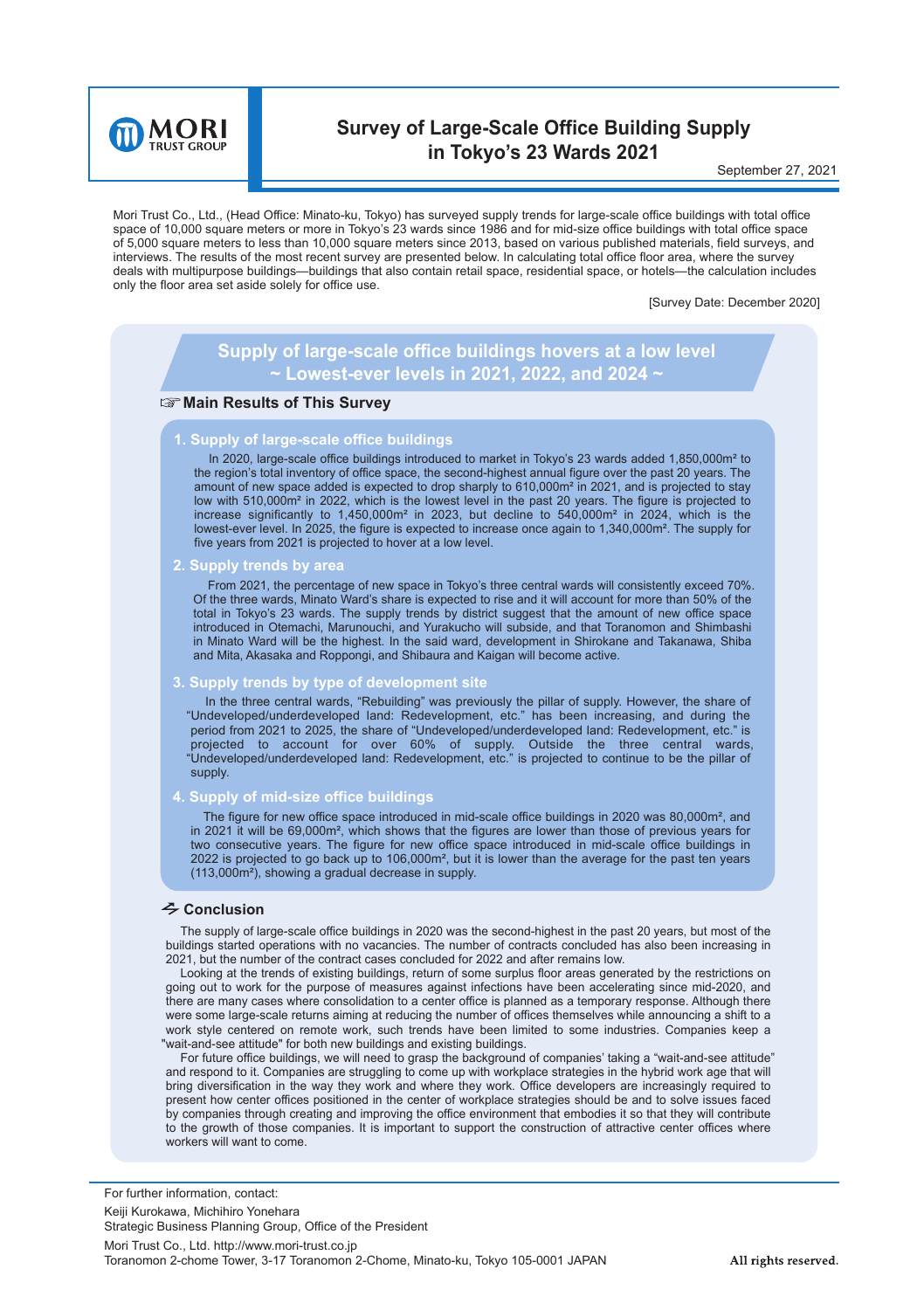## 1. Supply of large-scale office buildings

The amount of new space introduced in large-scale office buildings in Tokyo's 23 wards in 2020 was 1,850,000m<sup>2</sup>, the second-highest supply over the past 20 years. Looking at the future trends, the figure in 2021 will stay at 610,000m², and the figure is projected to decline to 510,000m<sup>2</sup> in 2022, which suggests that the lowest level of supply since 2001 is expected to continue for two consecutive years. In 2023, the figure is projected to increase to 1,450,000m², but in 2024 the figure is projected to decline to 540,000m², the lowest-ever level. In 2025, the figure is expected to increase once again to 1,340,000m². The average supply in the next five years will be 890,000m²/year, which is lower than the average of the past 20 years by 20% or more. This trend in which the supply in the next five years falls below the average of the past ten years will remain for four consecutive terms. The supply of large-scale office buildings will remain at a low level for a while. *(Chart 1-1)*

As a result of calculating shares of new office space after tallying new office space by ward and dividing them into the three central wards and other wards in order to investigate the supply trends, we have found that the share corresponding to the three central wards consistently exceeds 70% from 2021. Tokyo's three wards will remain the pillar of the supply of large-scale office buildings. *(Chart 1-2)*

By tallying the new office space of large-scale buildings by building scale in 5-year units and investigating the trends, we have found that the share of large-scale buildings with total office floor space of 100,000m² or more, which was 30% during the period from 2001 to 2005, doubled to 60% during the period from 2016 to 2020, and the equivalent share will be constant during the period from 2021 to 2025. The trend of large-scale office buildings is toward ultra-large-scale buildings. *(Chart 1-3)*



【Chart 1-1】Supply trends for large-scale office buildings in Tokyo's 23 wards





Survey of Large-Scale Office Building Supply in Tokyo's 23 Wards 2021

【Chart 1-3】 Supply and ratio by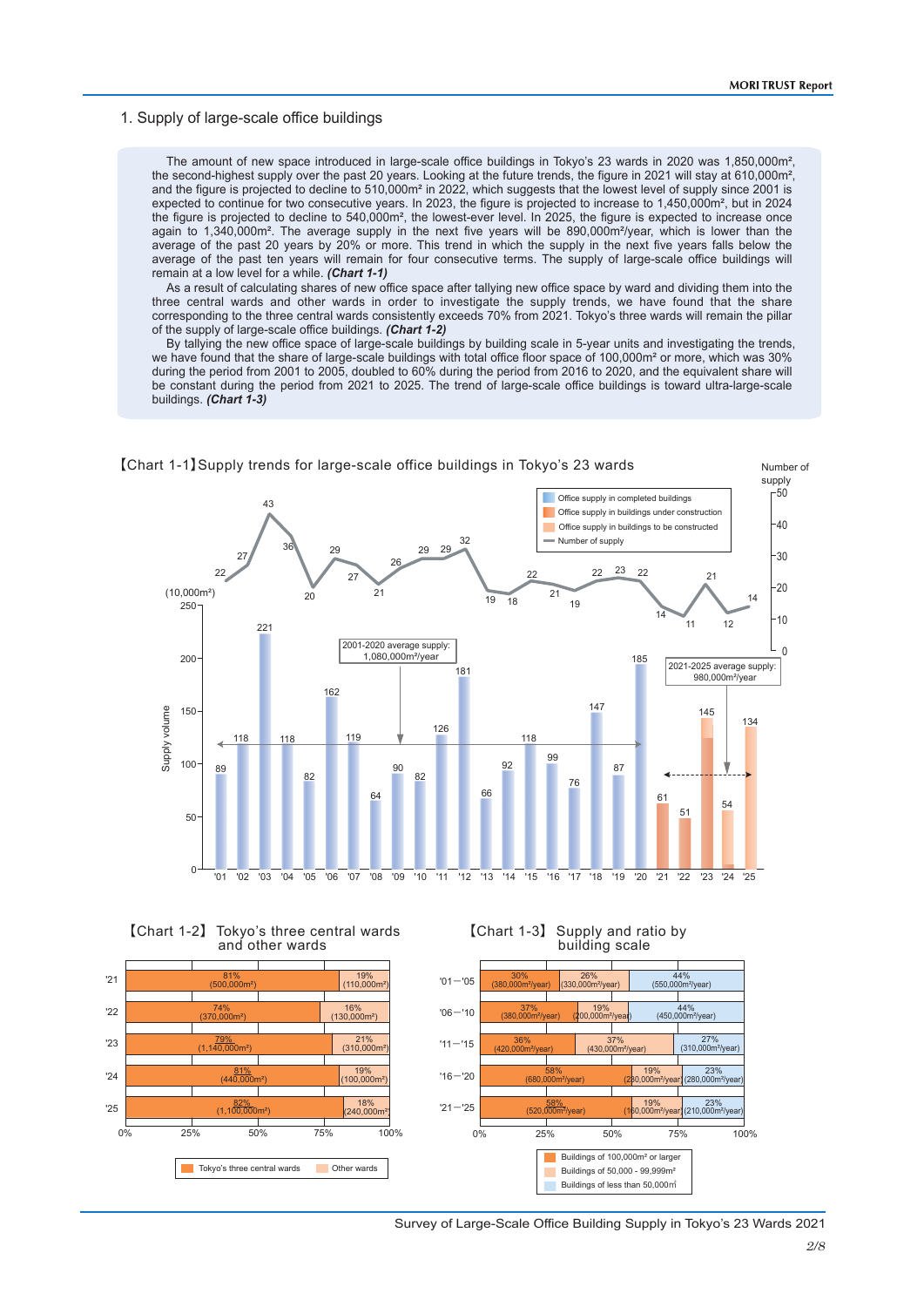## 2. Supply trends by area

Continued from the previous page, in order to further explore the supply trends, we calculated the supply share for the past five years and the next five years by ward. In the past five years, the share of Tokyo's three central wards was 70%, but in the next five years it will be 80%. Of the three central wards, Minato Ward's share has been increasing, and it is expected to exceed 50% during the period from 2021 to 2025. *(Chart2-1)*

Next, we calculated the changes in supply of new office space by district and compared the top 10 districts. We have found that the supply in Otemachi, Marunouchi, and Yurakucho, which was outstanding for the past five years, will subside, while the supply in Toranomon and Shimbashi will be the highest. During the period from 2021 to 2025, Shirokane and Takanawa, Shiba and Mita, Akasaka and Roppongi, and Shibaura and Kaigan, all of which are also in Minato Ward, are on the list of top ten districts, and development in the said ward will get active. *(Chart2-2)*

### 【Chart 2-1】Supply of large-scale office space by ward







Survey of Large-Scale Office Building Supply in Tokyo's 23 Wards 2021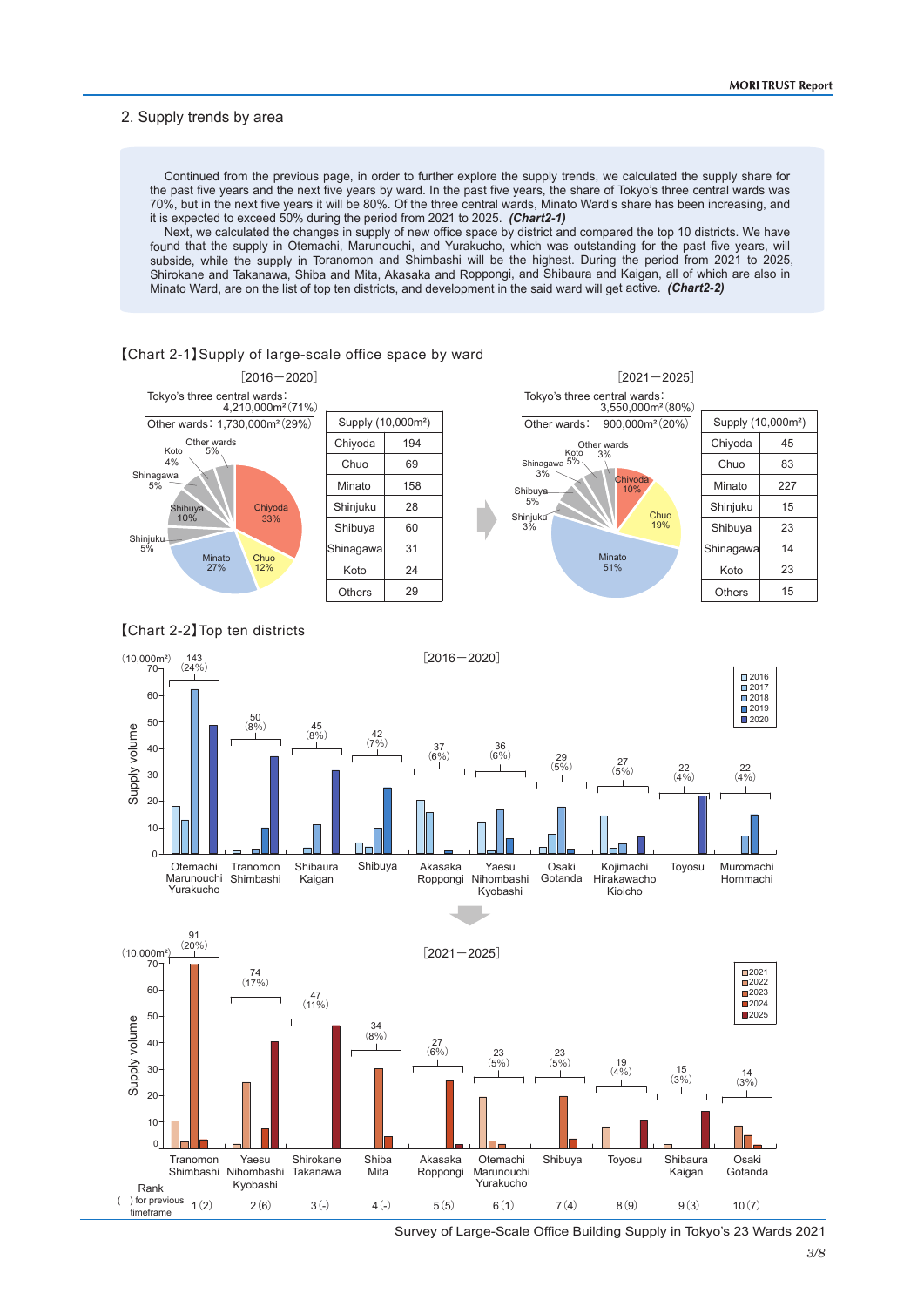

【Chart 2-3】Supply volume in the key business districts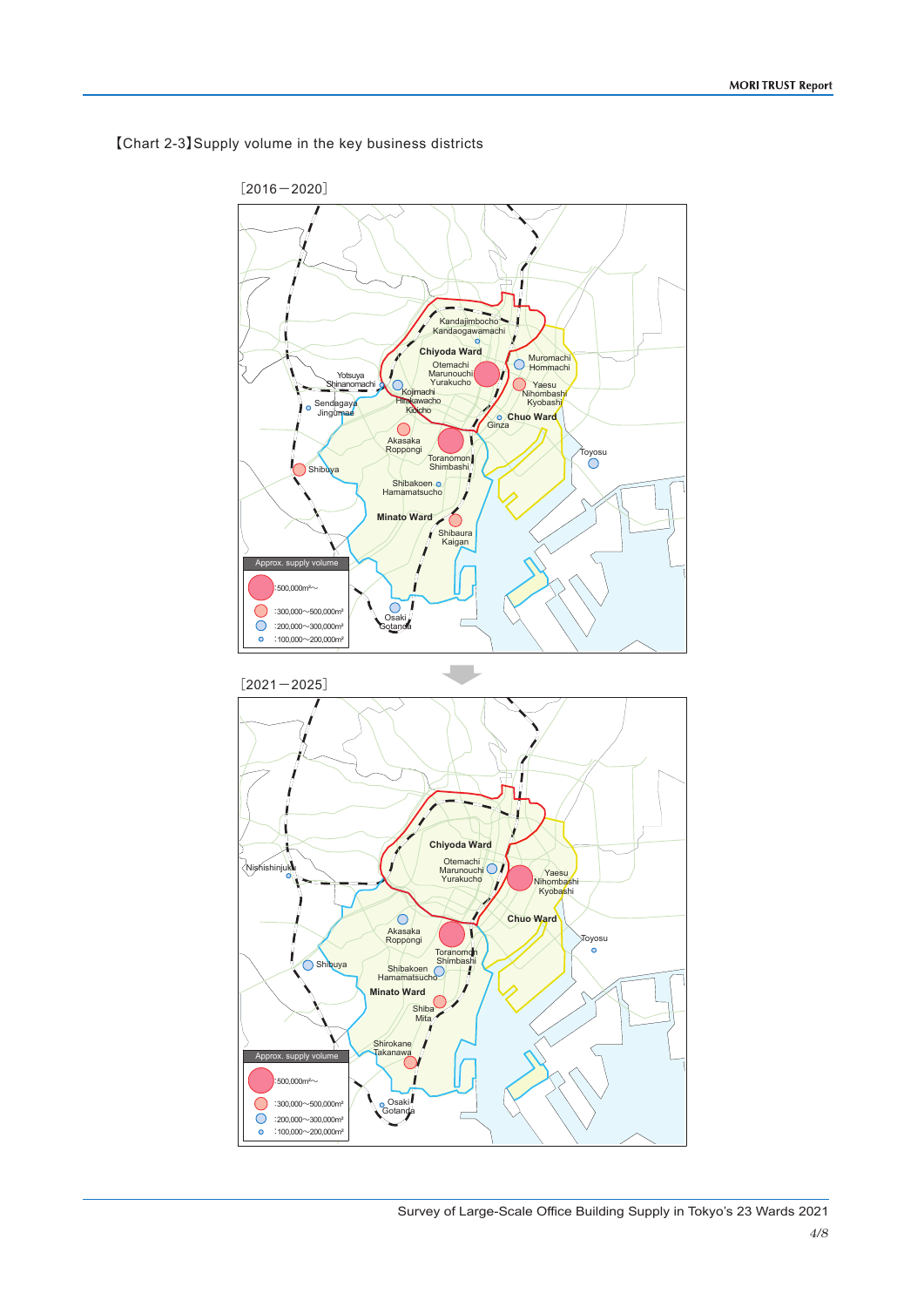## 3. Supply trends by type of development site

Looking into the share of new office space by type of development site from 2011, "Rebuilding" was previously the pillar of supply in the three central wards. However, we can see that the office space created on "Undeveloped/underdeveloped land: Redevelopment, etc." has been increasing. During the period from 2021 to 2025, office space created on "Undeveloped/underdeveloped land : Redevelopment, etc." will account for more than 60% of all new office space.

Except the three central wards, buildings on "Undeveloped/underdeveloped land: Redevelopment, etc." has continued to be the major source for new office space since 2011. In the 23 wards, "Undeveloped/underdeveloped land: Redevelopment, etc." has been the pillar of supply of lands for development for new office space. *(Chart3-1)*

#### 【Chart3-1】Supply volume and ratio by land for development

[Tokyo's three central wards]





[Othter wards]

| Undeveloped/underdeveloped land :<br>Redevelopment, etc. |
|----------------------------------------------------------|
| Rebuilding                                               |

#### [Definitions]

Rebuilding:

Undeveloped/underdeveloped land:

Land (or the development of such land) previously used as one site, occupied by a building for office, hotel, or residence which has been demolished.

Land for highly effective use (or development of such land), including development of clusters of small buildings; land (or the development of such land) not used effectively; for instance, mixed zones of parking lots and older buildings, densely populated residential areas, former plant sites, railway sites, or idle land.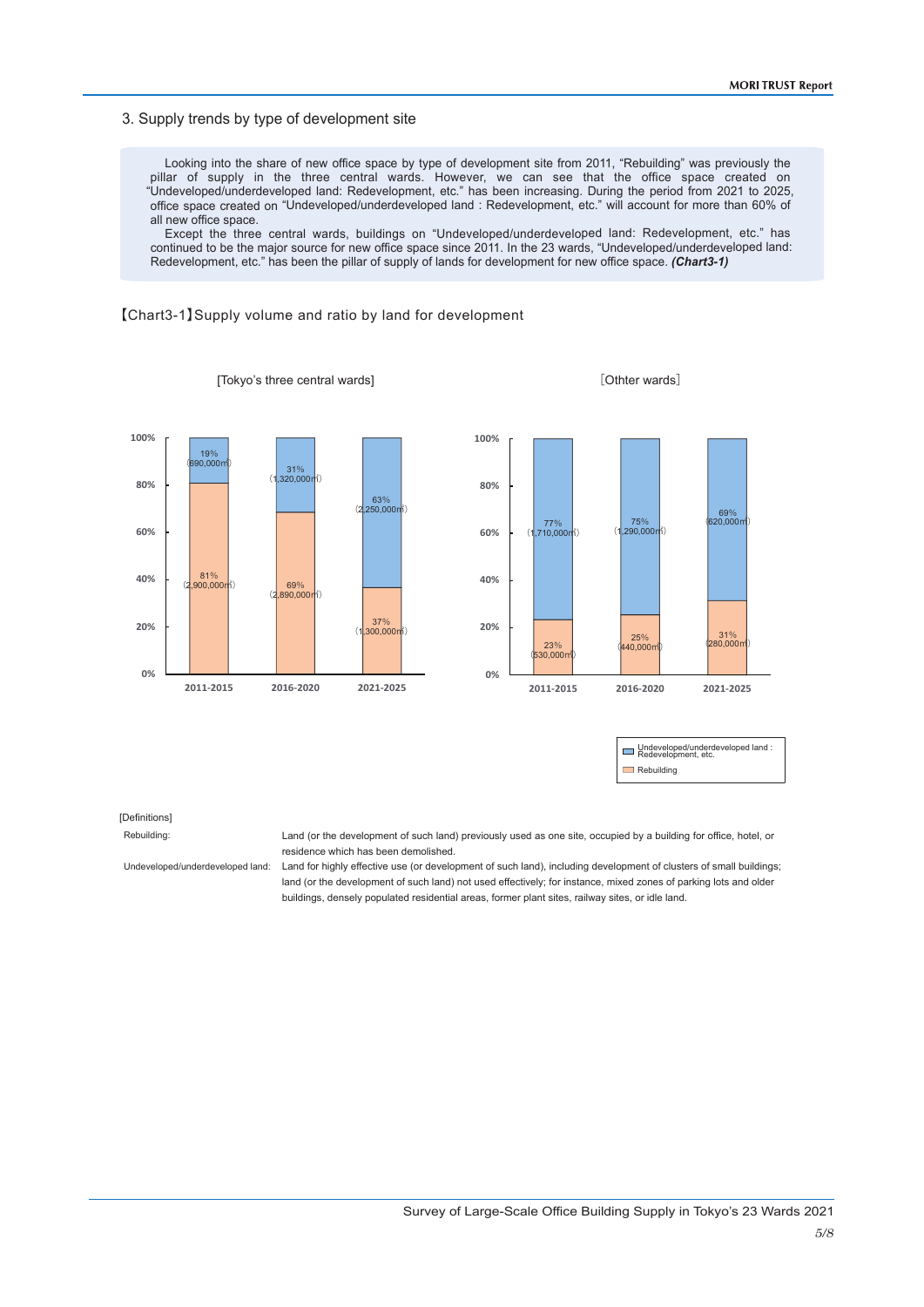## 4. Supply trends for mid-size office buildings in Tokyo's 23 wards

This section discusses supply trends in mid-size office buildings containing from 5,000m<sup>²</sup> to less than 10,000m<sup>²</sup>.

The figure for new office space introduced in mid-scale office buildings in 2020 was 80,000m<sup>2</sup>, and that in 2021 will be 69,000m<sup>2</sup>, which shows that the figures are lower than those of the previous years for two consecutive years. The figure for new office space introduced in mid-scale office buildings in 2022 is projected to go back up to 106,000m<sup>²</sup>, but it is expected to be lower than the average for the preceding ten years (113,000m<sup>²</sup>), showing a gradual decrease in the supply of mid-scale office buildings. (*Chart4-1*)

Looking at the percentage of supply by ward during the period from 2021 to 2022, Minato Ward has the largest share with 30%, and Shiba and Mita, and Toranomon and Shinbashi in the said ward are ranked among the top three districts in terms of supply by district. (*Chart4-2*)

Trends in shares of new office space by ward show that the share corresponding to the three central wards hover about 70% of the total, which is the pillar of supply. Since 2019, new office space in Minato Ward has been the main supply. (*Chart4-3* on following page)

Looking at the supply trends for mid-scale office buildings by type of development site, office space in rebuilt buildings ("Rebuilding") is the main source of new space in mid-scale office buildings in the 23 wards overall, which shows a trend distinct from the trend for large-scale office buildings, for which construction on "Undeveloped/underdeveloped land" is the main category. (*Chart4-4* on following page)

As for mid-scale office building projects, the share of major developers, which has been increasing in recent years, will rise sharply to more than half during the period from 2021 to 2022. (*Chart4-5* on following page)



 $0 - 11 - 12 - 13 - 14 - 15 - 16 - 17 - 18 - 19 - 20$ 

'11 '12 '13 '14 '15 '16 '17 '21 '22

'18 '19

5.0

# 【Chart4-2】 Supply of mid-size buildings: Ratio by ward and top three districts

 $[2021 - 2022]$ 

Chiyoda 19% Chuo 18% Koto 3% Minato 28% Shinagawa 3% Other wards 23% Shibuya 3% Shinjuku 3%

Tokyo's three central wards: 114,000m²(65%)

Other wards: 61,000m²(35%)

| Top three districts               | Supply               |
|-----------------------------------|----------------------|
| Horidomecho<br>·Higashinihombashi | 21,000m <sup>2</sup> |
| Shiba · Mita                      | 19,000m <sup>2</sup> |
| Toranomon · Shimbashi             | 17,000m <sup>2</sup> |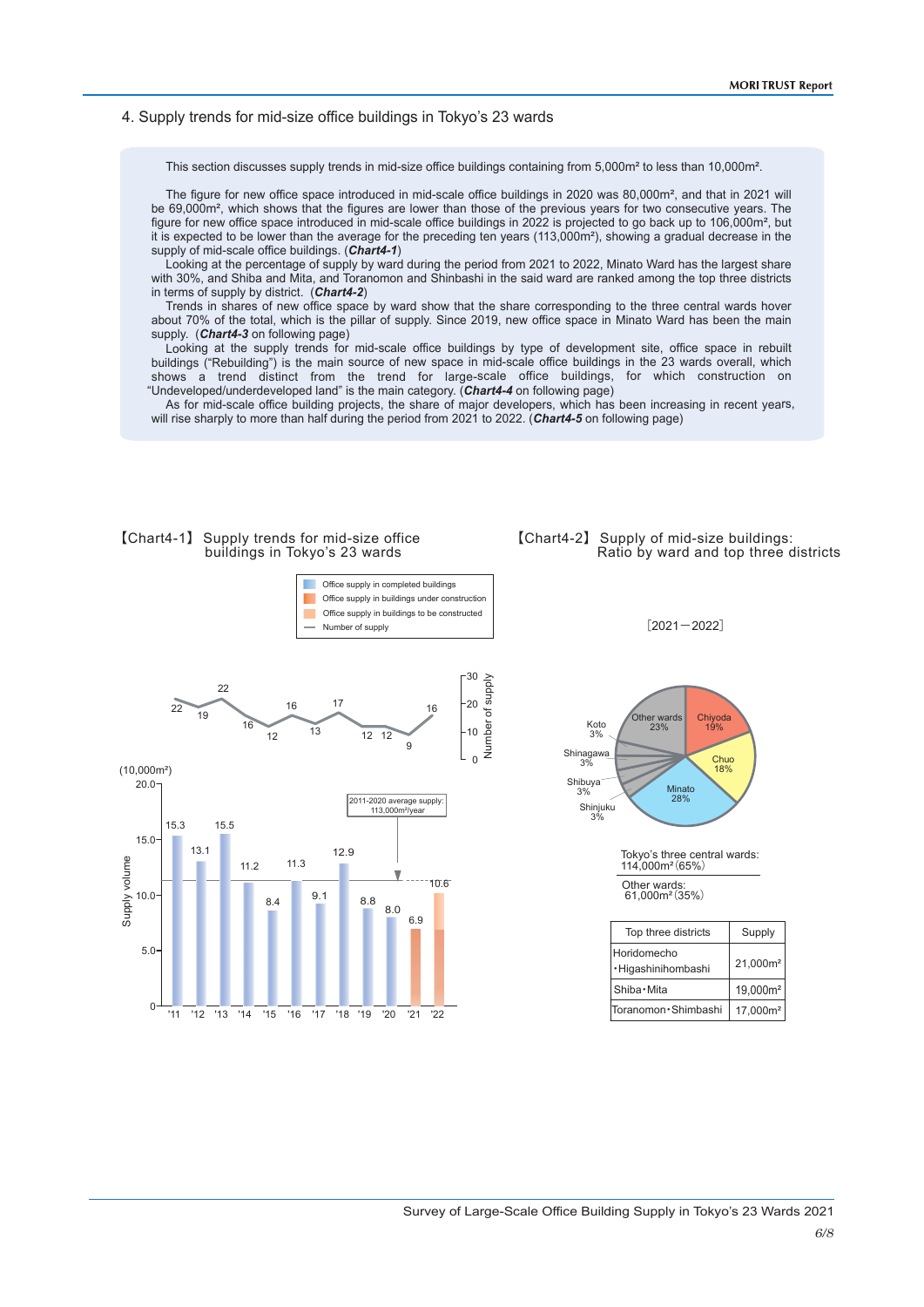

【Chart4-3】 Supply of mid-size buildings: Ratio by ward and top three districts

【Chart4-4】 Supply of mid-size buildings: Ratio by type of development site (2020-21)







\* Major developers: General developers with paid-in capital of 10.0 billion yen or more